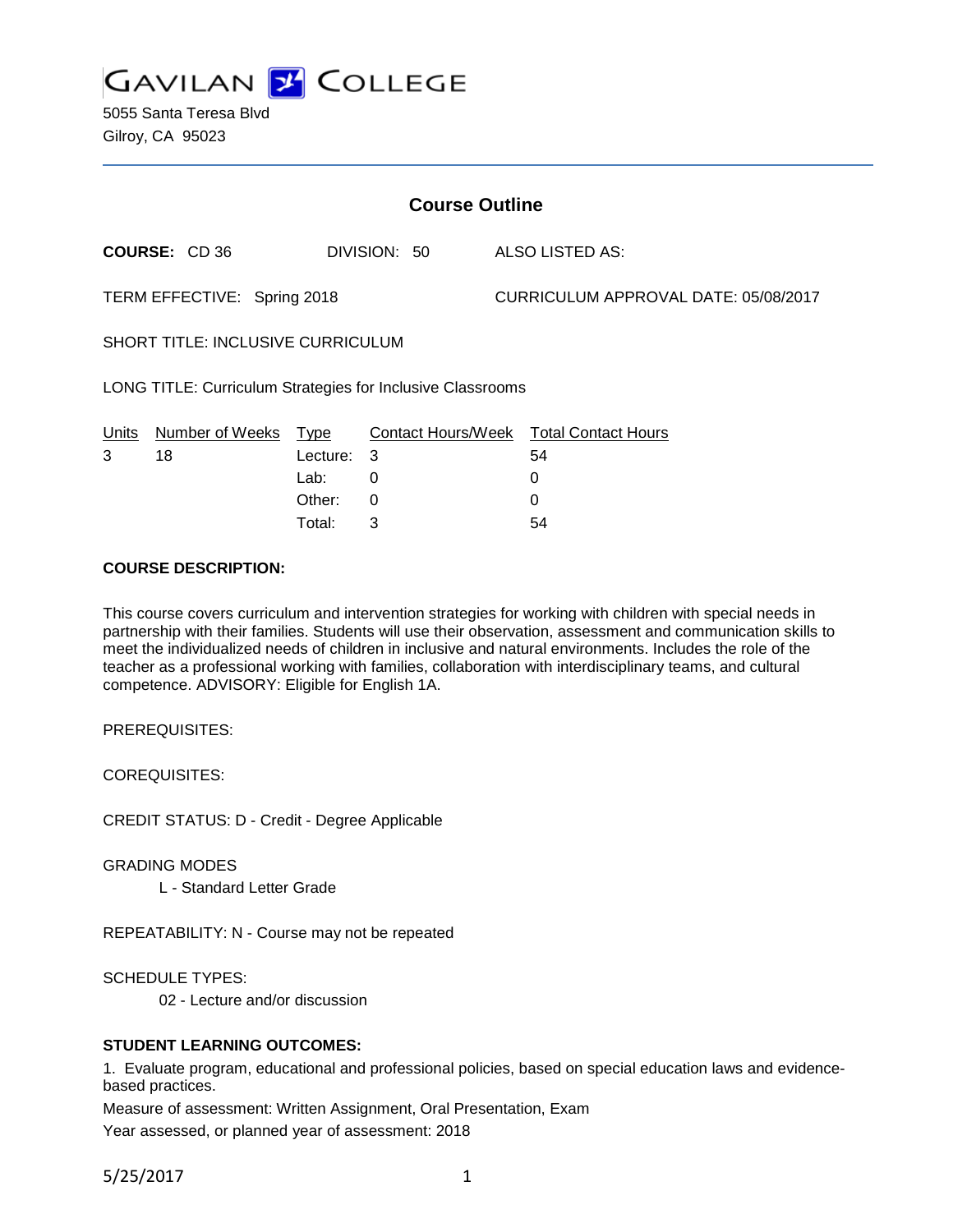Semester: Spring

2. Recognize learning and behavioral differences in each child in the inclusive classroom and individualize instructional strategies to meet these needs.

Measure of assessment: Observation, Written Assignment, Exam

Year assessed, or planned year of assessment: 2018

Semester: Spring

3. Advocate for effective partnerships with families, interdisciplinary team members, and community resource specialists.

Measure of assessment: Written Assignment, Role Play, Exam

Year assessed, or planned year of assessment: 2018

Semester: Spring

# **CONTENT, STUDENT PERFORMANCE OBJECTIVES, OUT-OF-CLASS ASSIGNMENTS**

Curriculum Approval Date: 05/08/2017

6 Hours

Content: Overview. History and Legislation in the Field of Special Education. Individuals with Disabilities Education Act (IDEA). Individualized Family Service Plan (IFSP)/Individualized Education Program (IEP).

Student Performance Objective (SPO): Describe the historical and legislative changes in the arena of inclusive classrooms and programs. Explain current special education laws and their impact on early childhood practice.

9 Hours

Content: Teacher and Early Interventionist/Specialists Role, Skill Sets, Resources and Training.

SPO: Discuss the teacher's philosophical approach when working with special needs children and the families of special needs children. Describe the roles, skills, resources, and training needed to be a successful teacher or early interventionist working in inclusive classrooms. List the professional behaviors expected. Demonstrate knowledge of reflective practice, confidentiality and professional practices when working with colleagues, children and families.

9 Hours

Content: Working with Special Needs Children within their Family and Cultural Systems and with Community Resources.

SPO: Select and suggest appropriate community resources to serve a variety of special needs families whose children are attending inclusive classroom programs. Demonstrate knowledge of cultural responsiveness when working with colleagues, children and families.

9 Hours

Content: Midterm. Implementing Inclusion Strategies for Development in all Domains.

SPO: Select and describe a variety of intervention strategies to meet developmental needs in all domains (social, emotional, physical, cognitive, and creative) for several types of special needs children in inclusive classrooms. Design modifications and accommodations based on observation, evidence-based practices, and legal requirements to support children's development.

6 Hours

Content: Observation Skills, Assessments and Monitoring Progress.

SPO: Accurately record and describe observation facts to describe the needs and deficits of special needs children in an inclusive setting. Make recommendations consistent with each child's developmental needs. 6 Hours

Content: Collaboration - Working with Families, Treatment Teams, and with IEP and IFSP Teams.

SPO: Describe the different types of treatment teams and how each approaches and develops IEPs and EFSPs. Describe strategies that support the central role of families and their collaborative partnerships with team members and community professionals.

6 Hours

Content: Creating Effective and Supportive Inclusive Environments.

SPO: Observe and record developmental differences of the children in an inclusive setting, and suggest curricular and environmental changes to meet these needs, to parents, staff and paraprofessionals.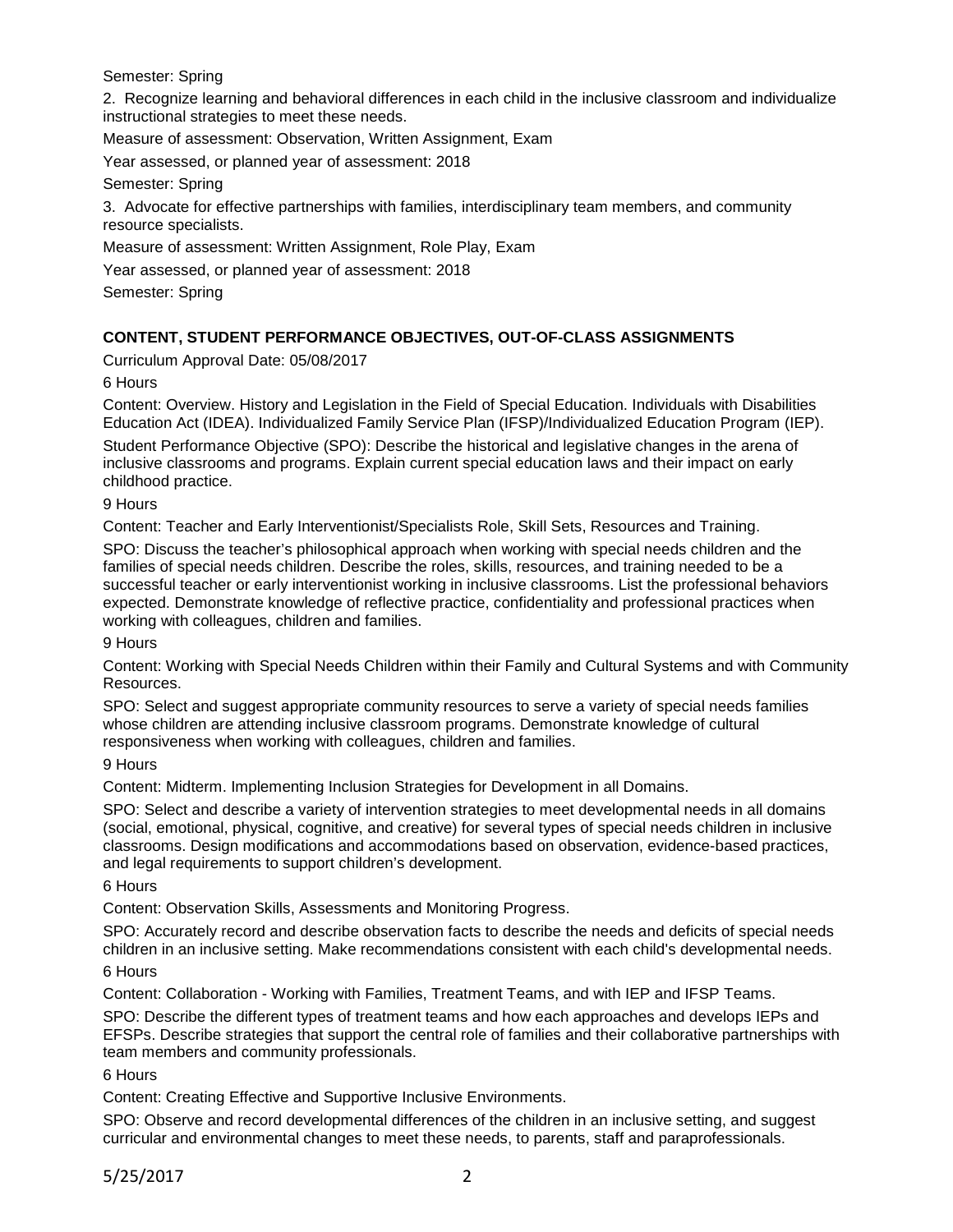# **OUT OF CLASS ASSIGNMENTS:**

Required Outside Hours: 30

Assignment Description: Read corresponding textbook chapters. Review material and study for exams.

Required Outside Hours: 50

Assignment Description: Homework: Assignment: Small group history poster. Assignment: Written report with an oral presentation on appropriate community resources to serve a variety of special needs families whose children are attending inclusive classroom programs. Assignments: Hands-on IEP and IFSP activities. Assignment: Observation and written assignment on creating effective and supportive inclusive environments.

Required Outside Hours: 26

Assignment Description: Assignments: Case Study or Panel Discussion: Report, Observation and Summary. Assignment: Case study review and observation. Small group activity: role play.

#### **METHODS OF INSTRUCTION:**

Lecture, discussion, multi-media, observation, small group activity.

## **METHODS OF EVALUATION:**

Writing assignments Percent of total grade: 50.00 % Writing assignments: 45% - 55% Written Homework, Paper Problem-solving assignments Percent of total grade: 20.00 % Problem-solving demonstrations: 15% - 25% Case Studies, Observation Critiques Objective examinations Percent of total grade: 30.00 %

## **REPRESENTATIVE TEXTBOOKS:**

Required Representative Textbooks Ruth E. Cook, M. Diane Klein, Deborah Chen. Adapting Early Childhood Curricula for Children in Inclusive Settings, 9th Edition. Boston, MA: Pearson Education,2016. ISBN: 13:9780133827125 Reading Level of Text, Grade: 12th Verified by: MS Word

#### **ARTICULATION and CERTIFICATE INFORMATION**

Associate Degree: CSU GE: IGETC: CSU TRANSFER: Transferable CSU, effective 200870 UC TRANSFER: Not Transferable

SUPPLEMENTAL DATA: Basic Skills: N Classification: Y Noncredit Category: Y

5/25/2017 3